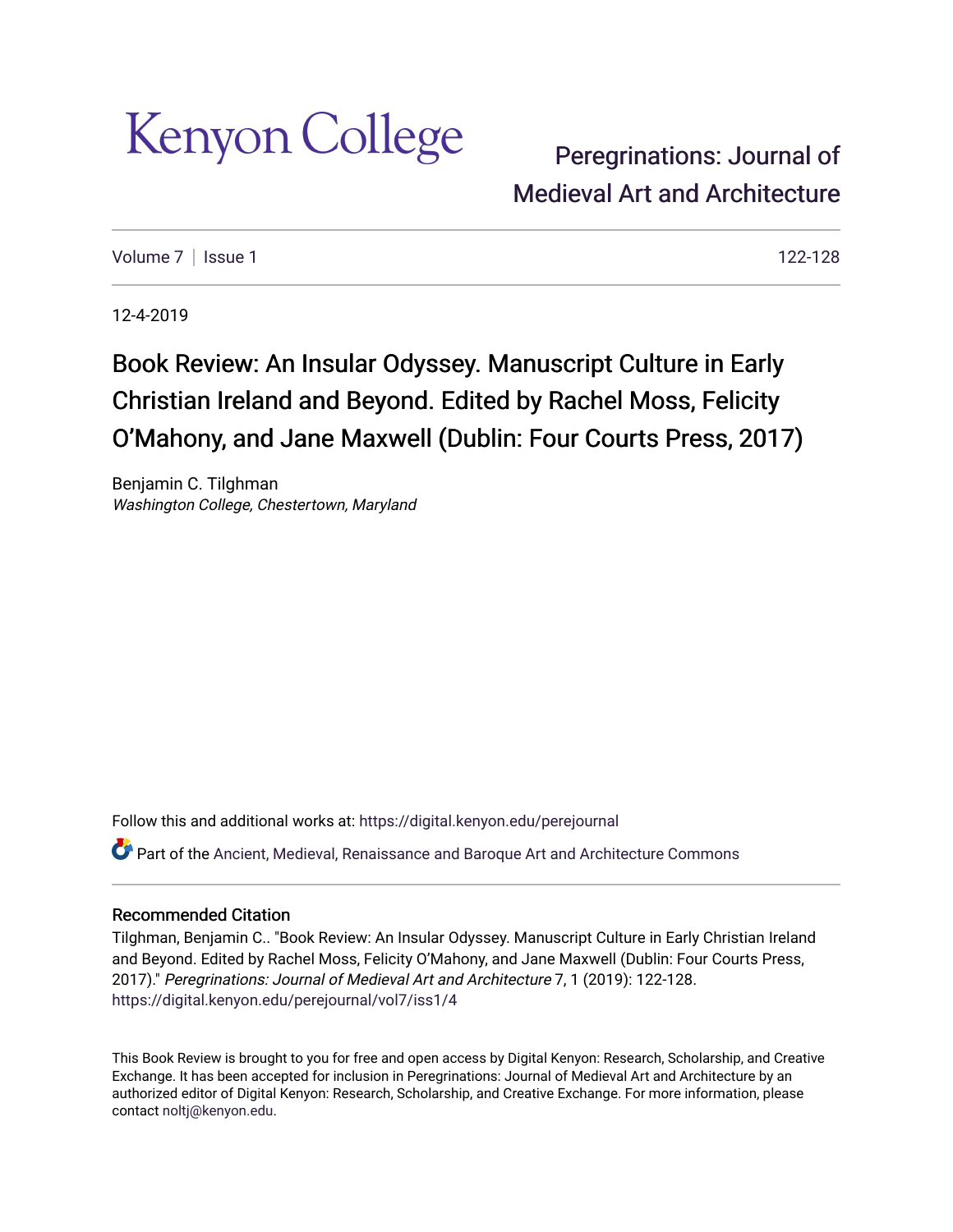# PEREGRINATIONS

## JOURNAL OF MEDIEVAL ART AND ARCHITECTURE VOLUME VII, NUMBER 1 (AUTUMN 2019)



Book Review: *An Insular Odyssey. Manuscript Culture in Early Christian Ireland and Beyond*. Edited by Rachel Moss, Felicity O'Mahony, and Jane Maxwell (Dublin: Four Courts Press, 2017). 336 pages, full color illustrations.

BENJAMIN C. TILGHMAN Washington College

This beautifully produced collection of seventeen essays can be read as serving three purposes. The first two are methodological, and are vital to the continuing study of early medieval manuscripts from Ireland and northern Europe broadly. First, the essays vividly demonstrate the importance of conducting a close and thoughtful inspection of manuscripts, both their material form and the scripts and imagery they contain. Second, the volume encourages scholars to do so on a much wider selection of manuscripts than has been customary. As Carol Farr notes in her essay, art historical studies of this material (including my own) have long favored "the early, the unified, and the spectacular" (193) and while the Books of Durrow and of Kells do again come in for particular attention, those essays are complemented and enriched by others focusing on lesser-known manuscripts such as the Book of Dimma and the Garland of Howth. In the course of this review, I will try to articulate how I see these themes coming together in this volume.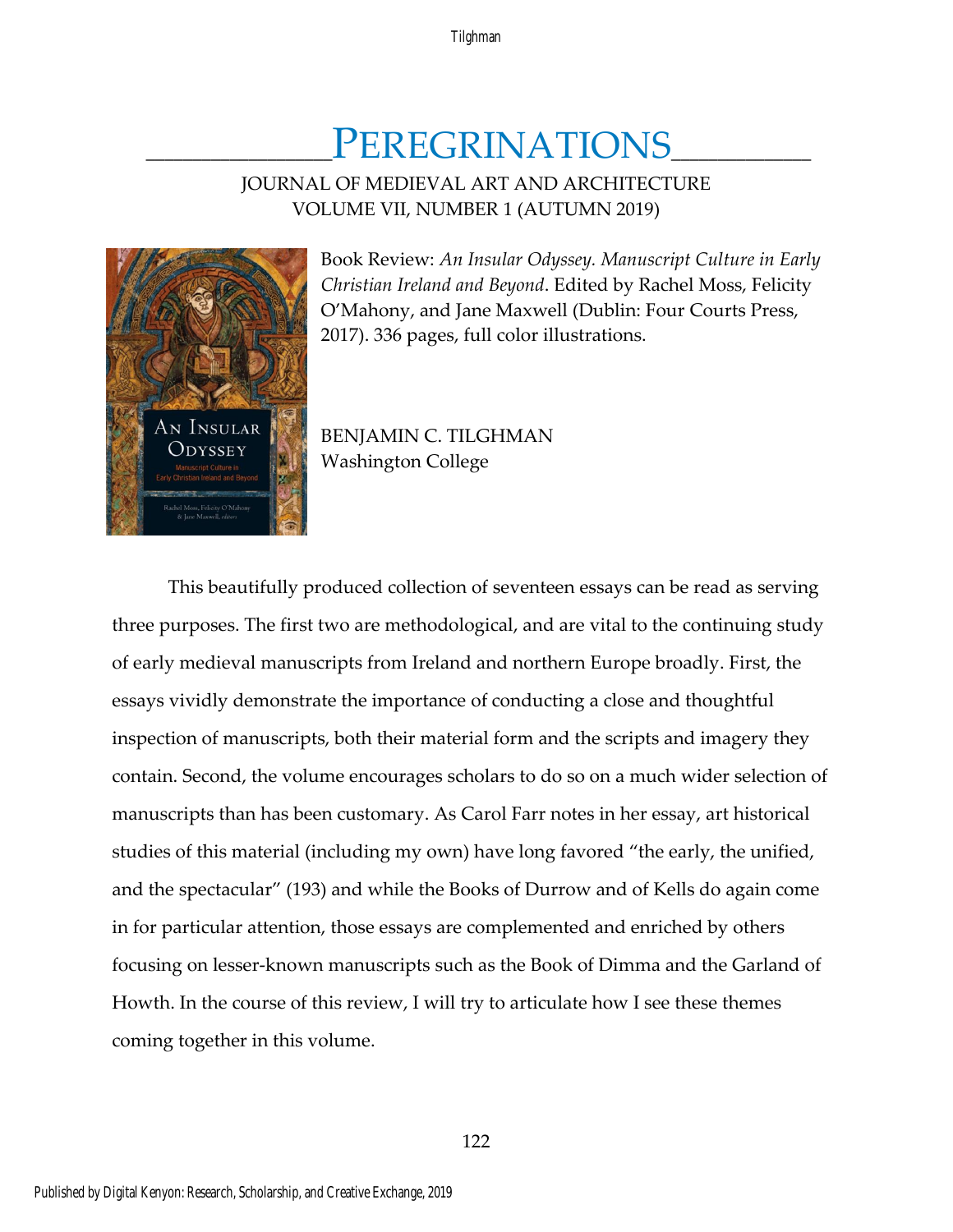Before highlighting individual contributions, however, I want to note the third purpose of this book, which is fittingly supported by the previous two. Though not stated outwardly (seemingly in keeping with the current aversion to *festschriften* among academic publishers), the volume serves to pay tribute to Bernard Meehan, who served as keeper of manuscripts at Trinity College Library from 1983 to 2016. Best known for important monographs on the Book of Durrow and the Book of Kells, Meehan also worked to foster research on the collection as a whole while also managing the expanding public interest in the more famous manuscripts.

During Meehan's tenure as keeper, the Book of Kells and other later manuscripts were imaged and disseminated digitally to the public, mirroring a welcome trend in the field as a whole. Interestingly, and likely not coincidentally, the spread of digitization has run parallel to a resurgence of interest in the codicology of medieval manuscripts, emphasizing their nature not as a sequence of disembodied images, but as complexly constructed, multimedia objects. Several of the essays demonstrate the richness of such research. Susie Bioletti and Allyson Smith offer a very useful survey of the pigments that have been identified in early medieval Irish manuscripts via X-ray fluorescence and Raman spectroscopy, proving insights into the production process of individual codices and general trends across the region. Denis Casey, in the course of trying to answer the seemingly straightforward question of how many cows were necessary to produce the Book of Kells, provides a short, but productive overview of the organization of agricultural land and labor and the role of monastic institutions in both. And a joint essay by Meehan and John Gillis on the Book of Dimma deftly describes the nature of the book as a composite object that has changed considerably over the centuries. These changes seem to have served both its personal use as a pocket gospel and later its role as a cult object as it was enshrined in the twelfth century. The study is remarkably detailed and rich, and it provides a vivid reminder of the need to think about the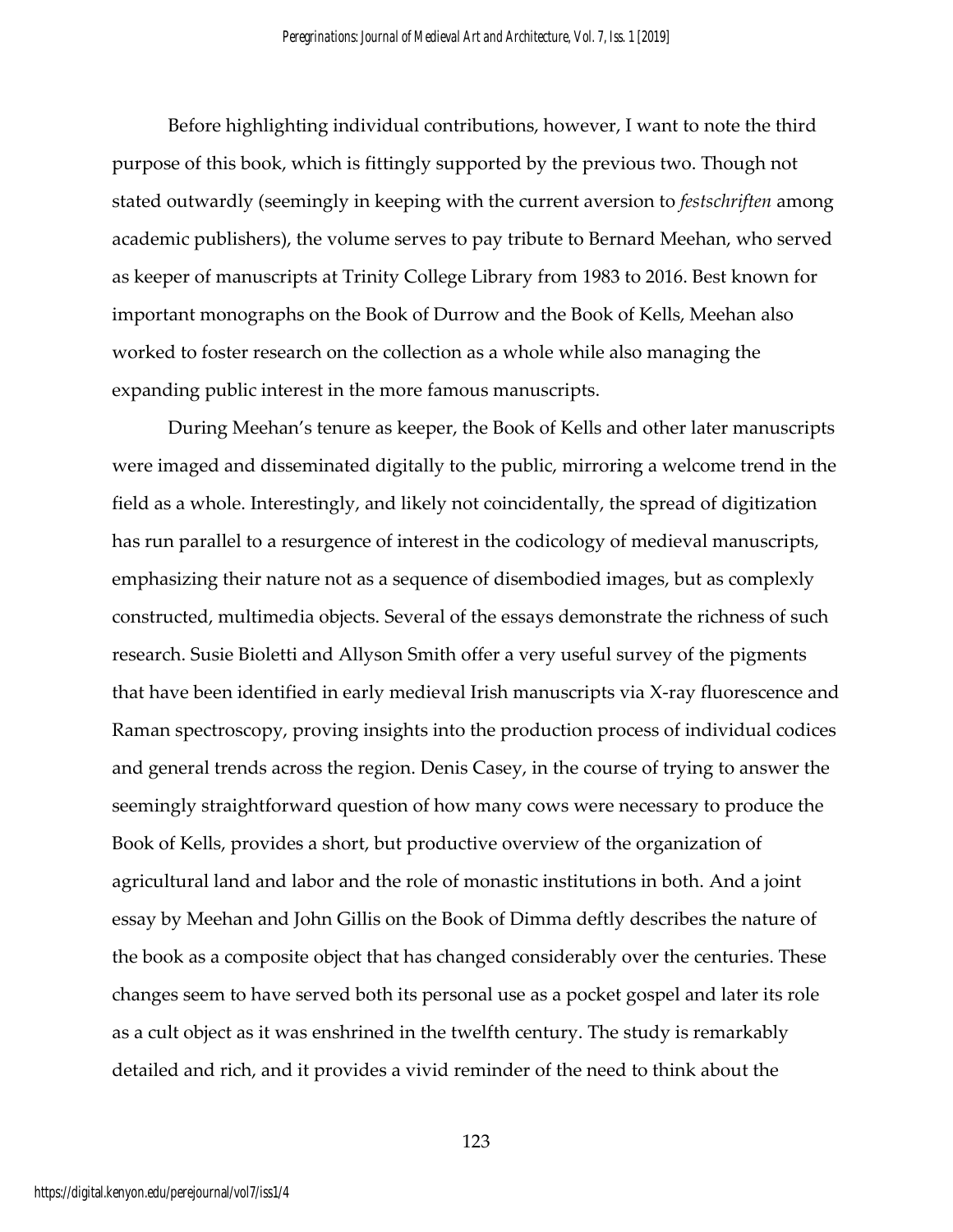### Tilghman

dynamic changes undergone by medieval manuscripts not as aberrations to a perfect original form, yet inherent to their nature.

While codicology has seen a renewal of interest in the midst of the broader "material turn" within the humanities, the allied discipline of paleography is still unfortunately discounted in the general discourse. Several essays in this volume testify to the value of paleography, the most striking of them being an essay by Francis Newton and Robert G. Babcock connecting some tiny fragments preserved as binding waste with the scriptorium that produced the Book of Kells. A model example of how paleography depends on the marriage of careful visual analysis with textual criticism and codicology, the essay struck me as a wonderful case study to share with students wondering how and why they should care about such a seemingly arcane field. Dáibhí Ó Cróinín's essay, meanwhile, might serve to show students just how sharp paleographical disputes can be, as he enters once more into the spirited debate around the place of Rath Melsigi in early medieval monastic and missionary networks. Ó Cróinín's discussion exhibits the wide frame of reference necessary for paleography to bear on historical debates, but, unfortunately, occasionally indulges in the common impulse to elide broad localizations of manuscripts into attributions to specific scriptoria. The risks of relying too heavily on paleography as a tool for localization are highlighted by Mark Stansbury's essay, which emphasizes the need to consider the relationship between genre and script in the course of a discussion of the manuscript known as Usserianus Primus and the Springmont Bog tablets. A similar point might be seen in the essay by Timothy O'Neill, which looks at the development of different scripts for small initials across a millennium of Irish manuscript production, ending with an interesting observation about the eventual enshrinement of antiquarian "animal-ribbon" and "knotted wire" initials as the favored style among noble patrons in the later Middle Ages. The capacity of manuscripts to exist somewhat polytemporally– standing within the time they were made while simultaneously harkening back to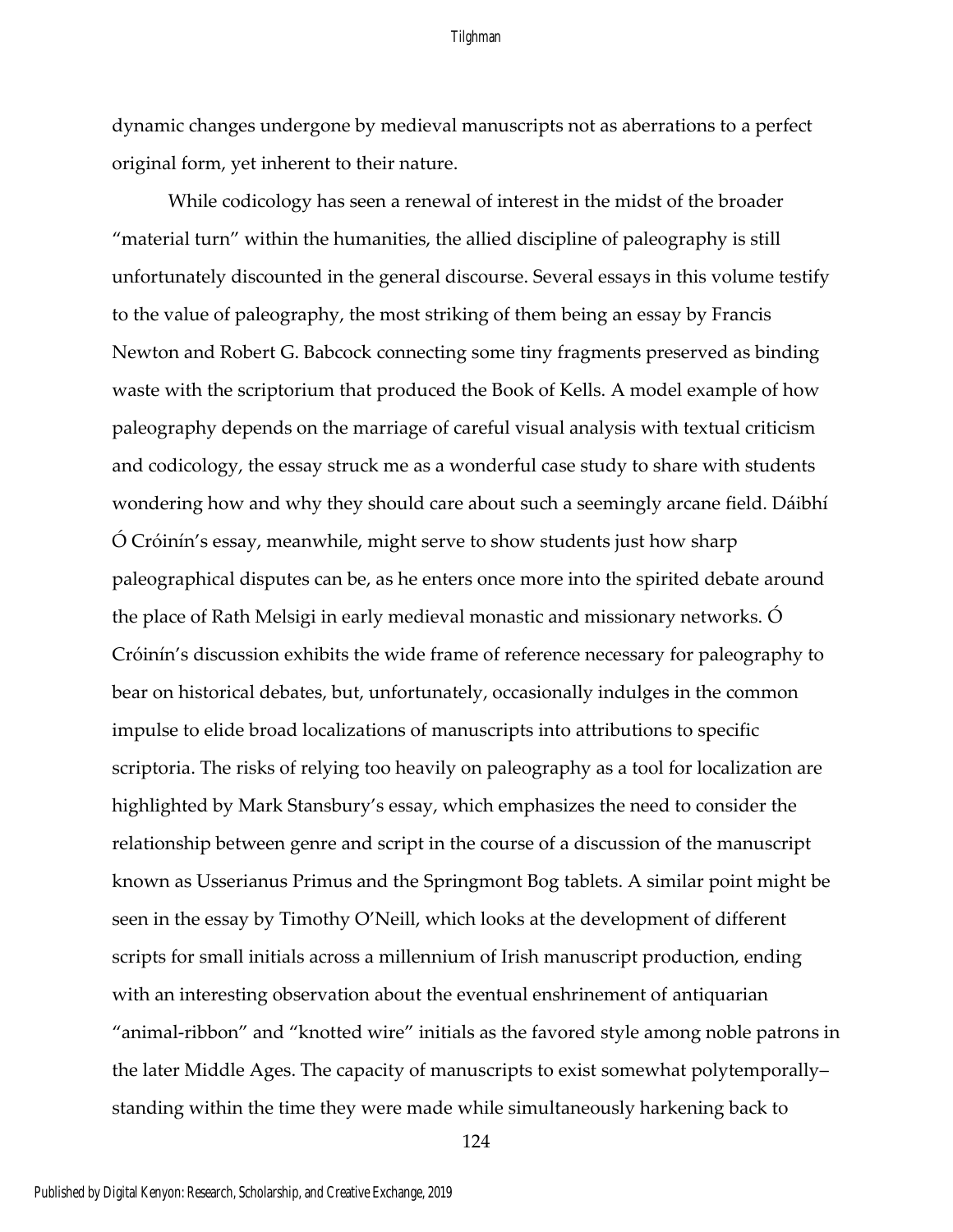

**Figure 1** St Gallen, Stiftsbibliothek Cod. Sang. 1395, p.426. Photo: St Gallen, Stiftsbibliothek, Creative commons

revered exemplars and looking forward to their own eventual enshrinement as such– underlies Rachel Moss's careful and much-needed discussion of the

Garland of Howth. As Moss unpacks the script, decorative style, and iconography of the manuscript, she builds a convincing case that the book was not produced in the eighth or ninth centuries, as often asserted, but more likely in the eleventh century, though with distinct reference to earlier, perhaps venerable, manuscripts. Similarly, Carol Farr subjects the fragments collected together in St Gallen Codex 1395 **(Fig. 1)** to careful and multidisciplinary art-historical scrutiny and in the process sharpens our understanding of the geographic and ideological affinities that might be discerned among early Irish manuscripts as a whole.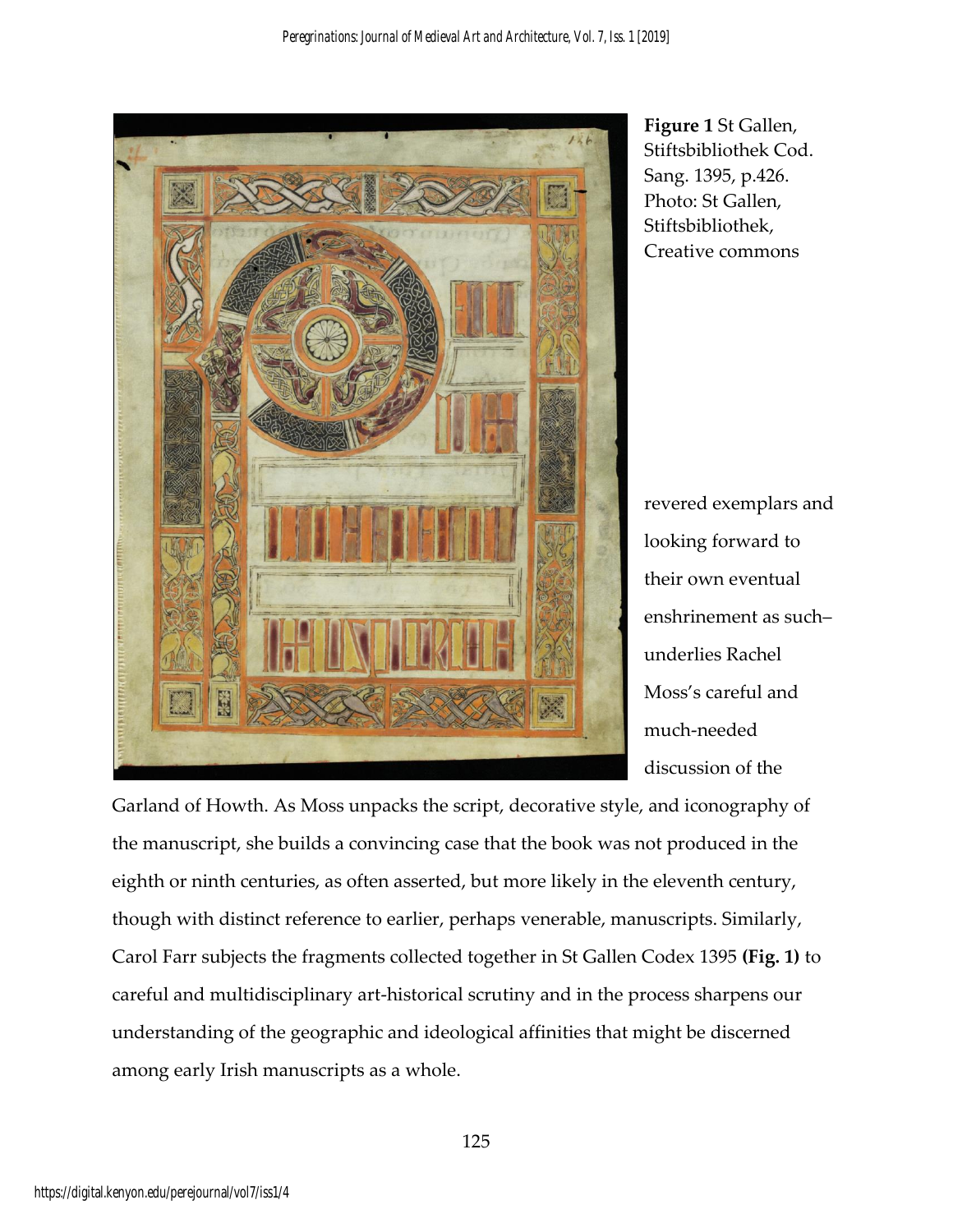## Tilghman

Given how much Bernard Meehan has done to advance our understanding of both the iconography and the programmatic themes of the Book of Kells, it is not surprising that many of the essays in this volume concern themselves with art-historical interpretation. Some essays focus on discrete iconographic elements, such as Colleen Thomas's discussion of the possible meanings associated with the evangelists' shoes, while others take the chance to dive once more down the rabbit-hole of Kells' notoriously idiosyncratic and allusive imagery, as does Felicity O'Mahoney. Both essays reminded me that, much as there is to be gained from large synthetic studies of the material, there is also considerable progress to be made in smaller, more focused analyses. It has long been recognized that, as religious objects, many manuscripts feature decorations that serve to aid and deepen devotional practice, and several of the essays focus on this aspect of their function. Dominique Barbet-Massin revisits the somewhat enigmatic circular drawing at the end of the Book of Mulling, which has been unsatisfactorily described as a kind of site plan for the high crosses at an unidentified monastery. Following Lawrence Nees, Barbet-Massin builds an argument that the drawing has more to do with religious practice than any kind of physical depiction, and presents a convincing argument that the diagram is connected to rituals of protective prayer. Her interpretation gains credence when read in conjunction with William Endres's exploration of the resonances between the writings of John Cassian and the imagery of the Canon Tables in the Book of Kells. Endres's argument is particularly welcome in that it foregrounds both the importance of the Coptic intellectual legacy and also the significance of the Canon Tables within the manuscript, doing both so convincingly that it made me eager to see more work on both topics. Heather Pulliam also considers how the decoration might have enhanced the devotional experience of a manuscript, but her approach is more adventuresome and ambitious than the rest of the volume. Rather than adhering to the logocentric approach that underlies traditional iconography, Pulliam considers how the figural and non-figural decorations of Insular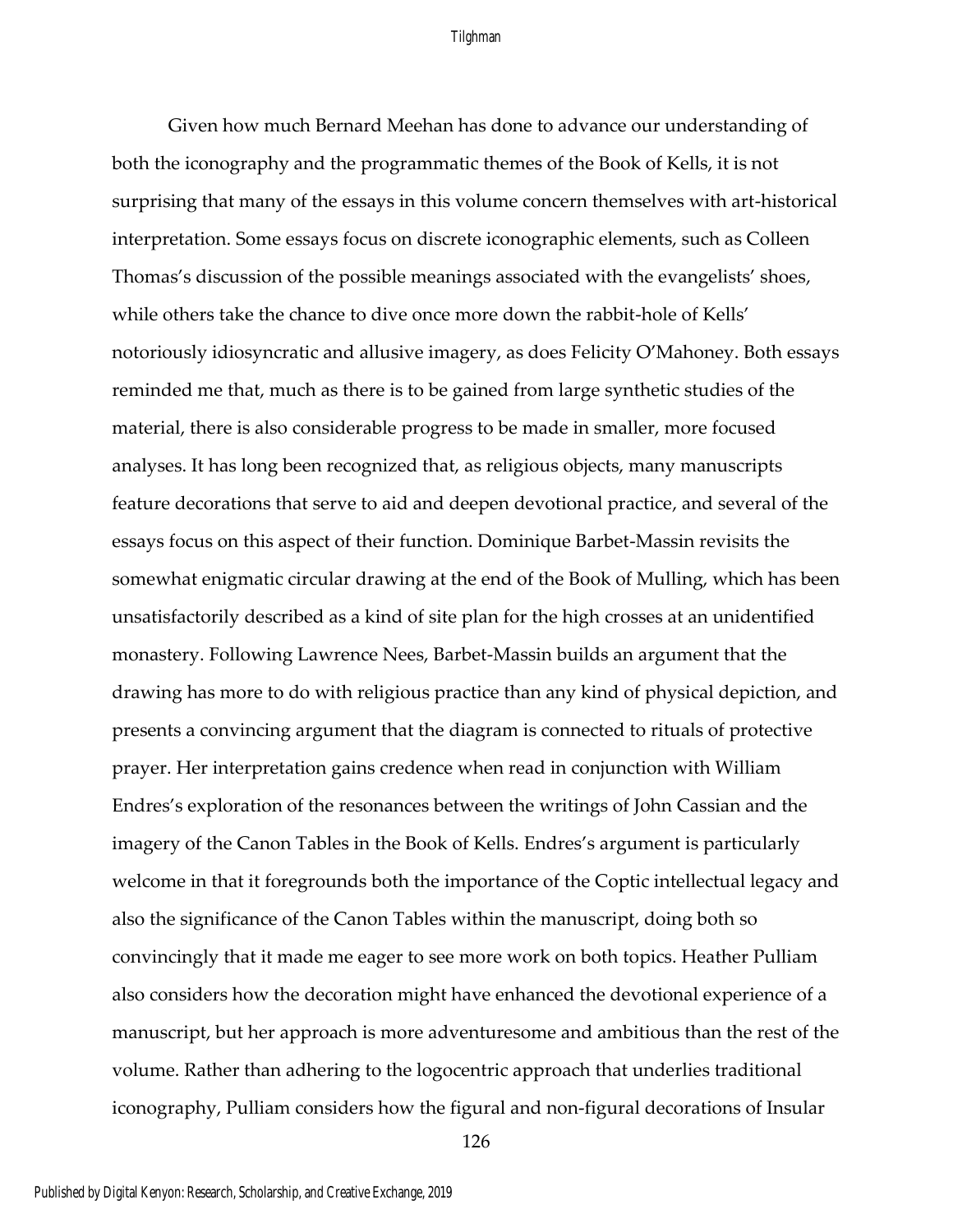Gospel Books are carefully constructed to bewilder the observer through their use of ambiguous forms, complex line, and variegated color. There is a prayerful component to this as well, as the devout beholders aspired to lose themselves in the divine just as they might feel themselves lost in the designs. Pulliam's incorporation of numerological interpretation into her reading might be surprising at first, since it seems to signal a return to a more static iconography, but when presented in conjunction with her wonderfully sensitive formalist readings, numerology emerges as complementary mode in which the manuscripts were experienced, rather than simply read.

The experience of books–the ways they were framed and thus defined for their beholders–serves as the subject for two essays that bookend the volume. In a characteristically wide-ranging and rich discussion, Michelle Brown traces different means by which early medieval Christians constructed the sanctity of the codex, particularly through the association of books with particular saints. For anyone interested in how, à la Leah Price, Christian communities did divine things with books in the early medieval British Isles, this essay provides a rich overview. Claire Breay's closing essay provides a somewhat analogous, if more focused, discussion from the modern period. Carefully detailing the exhibition history of the Lindisfarne Gospels, Breay provides a fascinating capsule history of the reception of medieval manuscripts from the nineteenth through the twenty-first centuries. Most interesting in this narrative is the gradual process through which the manuscript shifts from being seen as a textual witness of early Christianity in England draped in "barbarous" ornament to the present-day perception of it as an artistic masterpiece that happens also to be a religious book. Another virtue of Breay's history is how it traces the ways that the exhibition practices at the British Museum and later the British Library sometimes ran counter to popular perceptions of the book, while amplifying them other times.

Taken together, the essays in this volume can be seen not only as a fitting tribute to Bernard Meehan but also as a snapshot of the state of manuscript studies in the